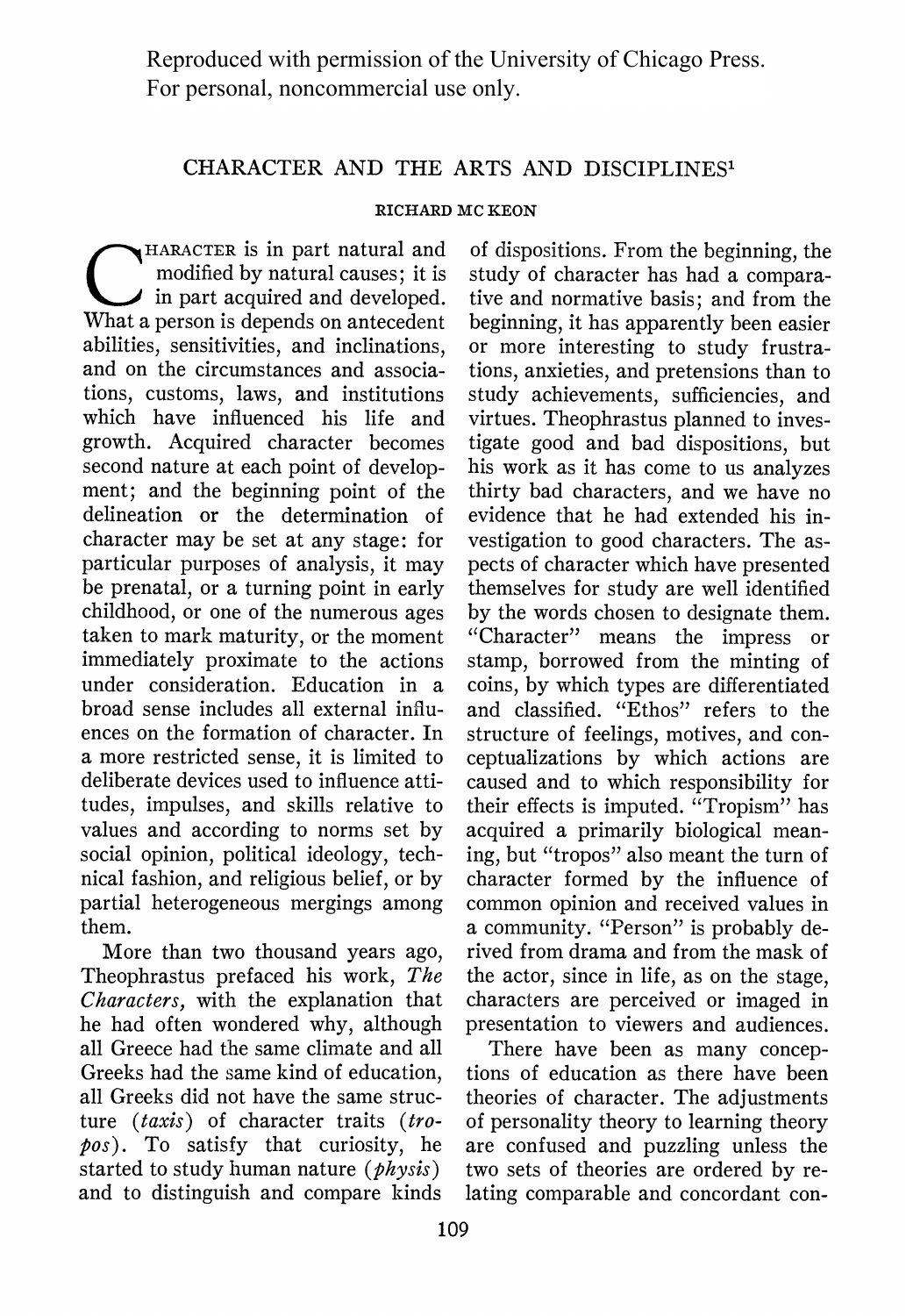**cepts. When the aspects of character under consideration are conceived as natural, education may be viewed as therapy to remove alienations which impede natural functioning and to produce insight into one's nature and the causes of deviation from natural processes and needs. When the aspects of character under consideration are conceived as ethical, education may be viewed as the inculcation of moral and intellectual virtues suited to the circumstances and potentialities of the individual and productive of powers of adaptation, self-realization, and autonomy. When the aspects of character under consideration are conceived as social, education may be viewed as the adjustment of the individual to what is acceptable to the society or communities in which he lives and as one of the means used by communities to preserve and strengthen their values and to train members to perform the functions essential to their continuation and to their resistance to external dangers. When the aspects of character under consideration are considered as roles assumed or as parts in a game, or when roles or "natures" are conceived as the means by which we become a functioning constituent in a transacting group, education may be viewed as the acquisition of powers to win the equivalent of a game or a controversy or to be accepted in the role we play by knowledge of the rules or stage directions which govern it and by understanding of the opinions, motives, and devices of opponents, competitors, and fellow actors.** 

**Investigation of the problems of the relation of education to character does not depend on determining whether character is essentially or primarily natural, moral, social, or dramatic. Character has all these aspects, and each of** 

**them may be made basic in a theory of personality or of education which takes into account as secondary factors or problems the aspects made primary in other theories. The two basic problems are problems of means and of sequence: problems of means are problems of character and learning, that is, the determination of character by actions and the determination of actions by character; problems of sequence are problems of form and matter, that is, the succession of arts and disciplines used in education and acquired from education and the succession of potentialities, problems, and situations for which they are needed and on which they are used. There are problems of means in the interplay of character and action which relate the causes which produce character to the actions by which abilities and actions are judged at each stage of education, and there are problems of sequence in education and in the development of character which relate competences and skills-in-action to theories and norms at each transition from stage to stage. Problems of sequence arise from the need to determine what disciplines should be imparted early because (a) they are accessible to and usable by the many, and (b) they might serve as matter for later disciplines requisite to the few who continue in disciplinary education. Both problems must be faced and treated in any theory of character. The language and the distinctions proper to moral character will be used in the following analysis because they are well adapted to the problems faced in "liberal education" and "higher education." The results of the analysis should be subject to restatement to adapt them to character considered as natural, as social, and as dramatic and sportive. The lines of inquiry of the dif-**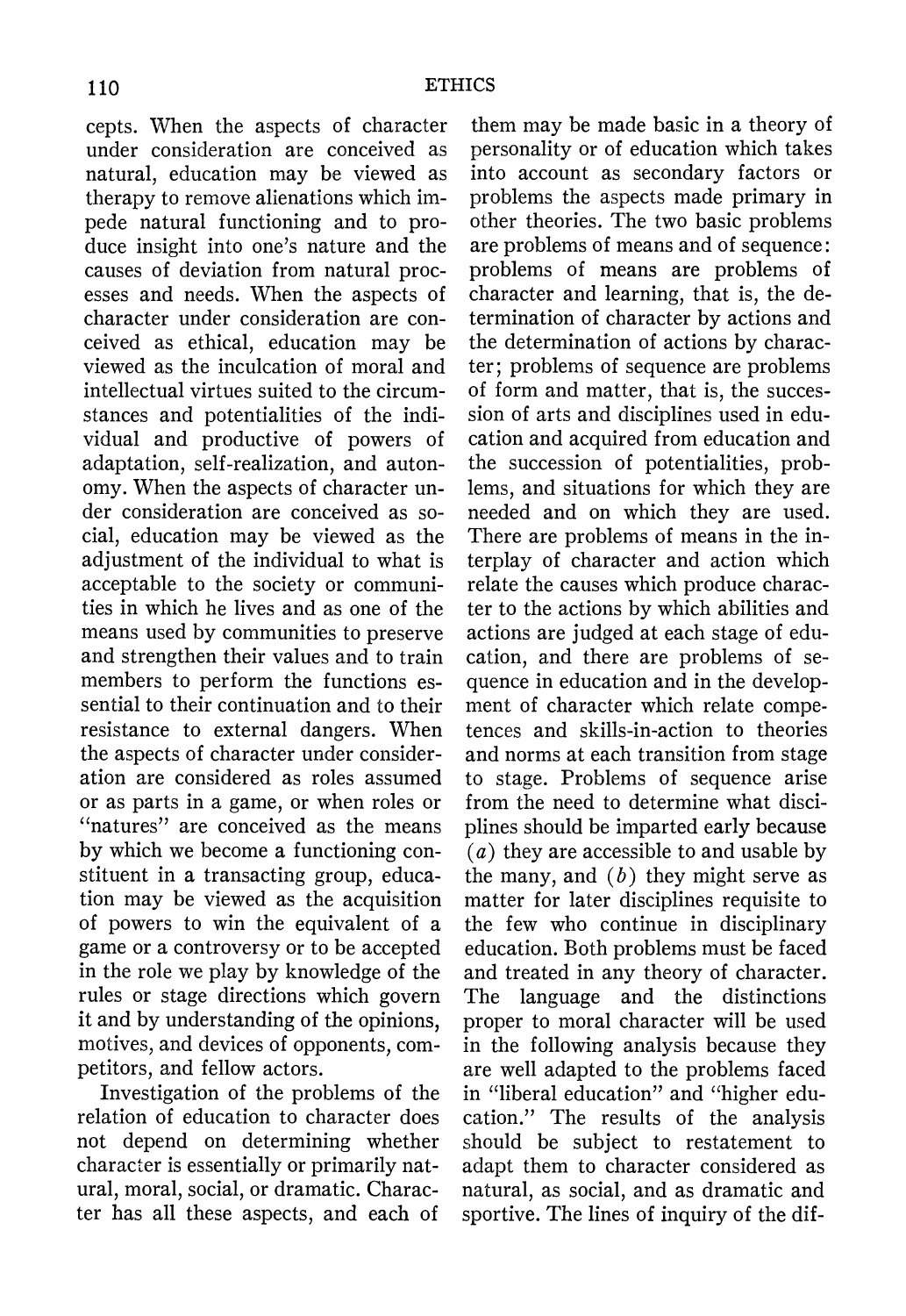**ferent theories lead to results which may be considered as supplementary and mutually reinforcing rather than contradictory and mutually exclusive.** 

**Liberal education or education in the liberal arts was thought to be humane as well as liberating, to advance humanity as well as to secure freedom. The**  Romans applied the term "humanitas" **to the cycle of learning or sequence of the arts and sought the meaning of humanity in the achievements of great artists. The liberal arts were enumerated as prerequisites to higher education in law, architecture, and natural history. With the coming of Christianity, the liberal arts were transformed into the three arts of words, or the trivium, and the four mathematical arts of things, or the quadrivium; and, when the first medieval universities were established, higher education was in law, medicine, and theology. The transition from medieval to modern education in the Renaissance can be described as a transformation to arts and disciplines adapted to the matters on which they are employed, rather than defined by the forms of thought and statement required for their acquisition and use. In the Middle Ages, the disciplines were arts or skills applied to any subject matter. All seven liberal arts might be employed in interpreting a text, sacred or human, or in analyzing a political problem, in the City of God or in terrestrial cities. The disciplines of the late Middle Ages were criticized as verbal and abstract, and new disciplines were established adapted to the subject matters of literature, history, and the sciences. Devices were borrowed from the old disciplines, particularly from rhetoric, and put to new uses on the concrete facts of history, the humanities, and the sciences. Mathematics ceased** 

**to be the arts of things and became an inclusive science in the Cartesian universal mathematics, or a physical science in the Newtonian universal mechanics, or a special science with applications in other sciences; and philosophy ceased to be the art of arts and the science of sciences to become a special science by adaptation of methods from the other sciences. Disciplines, as fields, were multiplied in the quarrel of the ancients and the moderns, which affected both the humanities and the sciences, and in the specialization which separated the literatures of different languages and cultures and the fields of different sciences in which scientific methods were applied to different natural processes. The humanities were sharply separated from the sciences in**  specialization: the humanities **studied values by making them facts descriptive of different times and cultures, and the sciences investigated facts by making scientific methods and scientific explanations value-free. The social sciences used scientific methods to investigate values as national wealth, social customs, psychological preferences, and human modes of living and association. Higher education continued to be in law, medicine, and theology until teacher training, engineering, business, agriculture, nursing, social service, and library training were added to the professional schools, and the graduate schools extended education in the humanities, the natural sciences, and the social sciences and adapted the professionalism of older higher education to the proliferating specialization of the new fields.** 

**We have thought of the modern problems of civilization, character, and education as problems of fragmentation which has destroyed communication**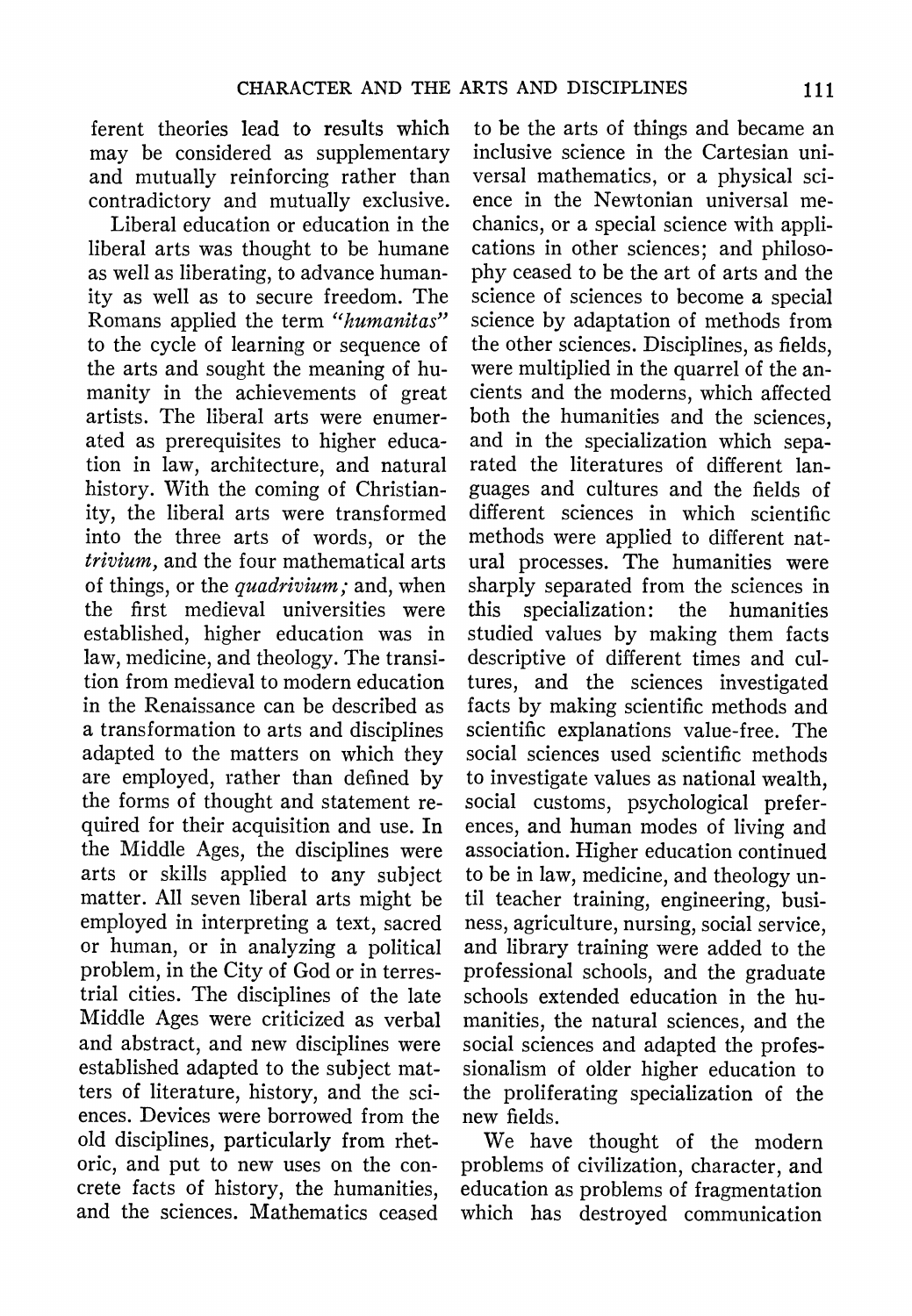**among people of different cultures, different occupations, and different educational formations. We have sought the remedy in interdisciplinary co-operation in research and teaching. Interdisciplinary research is the co-operation of experts from different fields in the investigation of common problems. Interdisciplinary education has, in the twentieth century, taken the form of general education to relate the disciplines; of courses in crucial issues-international,**  national, and local—to relate the disci**plines to the problems, policies, and ideologies of our times; and of courses in other cultures than our own to relate the different traditions of arts, attitudes, and values. The relations established among the disciplines are relations among fields treated rather than among arts used. It is only by accident that the student in general education acquires the arts by which to perceive and appreciate the values achieved in the natural sciences, the social sciences, and the humanities or the arts by which to relate them to each other; crucial issues are usually approached by means of arts to secure agreement on a proposed resolution rather than by arts to arrive at and judge a solution; and area courses teach the language and customs of a particular culture and not the arts by which different cultures approach common problems. We have made professional schools interdisciplinary by introducing courses in the humanities and social sciences in engineering schools; courses in the social sciences and psychology in law schools; courses in psychology and religion in medical schools; and courses in social service, psychology, and pedagogy in theological seminaries. The press of specialization in graduate schools gives selected interdisciplinary work a status of specialization in research.** 

**Interdisciplinary education and research cannot be achieved simply by juxtaposing, adding, or uniting disciplines conceived as fields or by elevating one of the fields to the office of queen of the sciences to produce knowledge conceived as unified information concerning the facts and analyses of different kinds of data and experiences. We need new disciplines to identify and transmit the arts by which men act and integrate their purposes and knowledge. Such disciplines can be formed by relating them to a new conception of character as a product and source of responsibility and autonomy rather than as an image and object of common approbations and private interests. The problems of means are problems of the adjustment of education to character. All men do not have the same natural abilities. At each stage of education, natural abilities are developed by practice and are diversified in new acquired skills; and skills, in turn, are generalized and directed by insight concerning causes and objectives which is acquired in the formation of arts. A man of great natural ability may need little practice and no conscious art, but the geniuses of thought and action furnish the examples for the development, in education, of exercises to produce like abilities and of analyses to produce like deliberate awareness of possibilities and of ways they may be utilized. The problems of sequence are problems of the adjustment of character to education. Experience is the product of repeated sensations and feelings, and skills in making and virtues in doing are habituations formed by experiences; the man of virtue and skill may act and produce without intellectual awareness of the rule of reason or the norms of value which are subject to examination and formulation by prudence and art; and the rational-**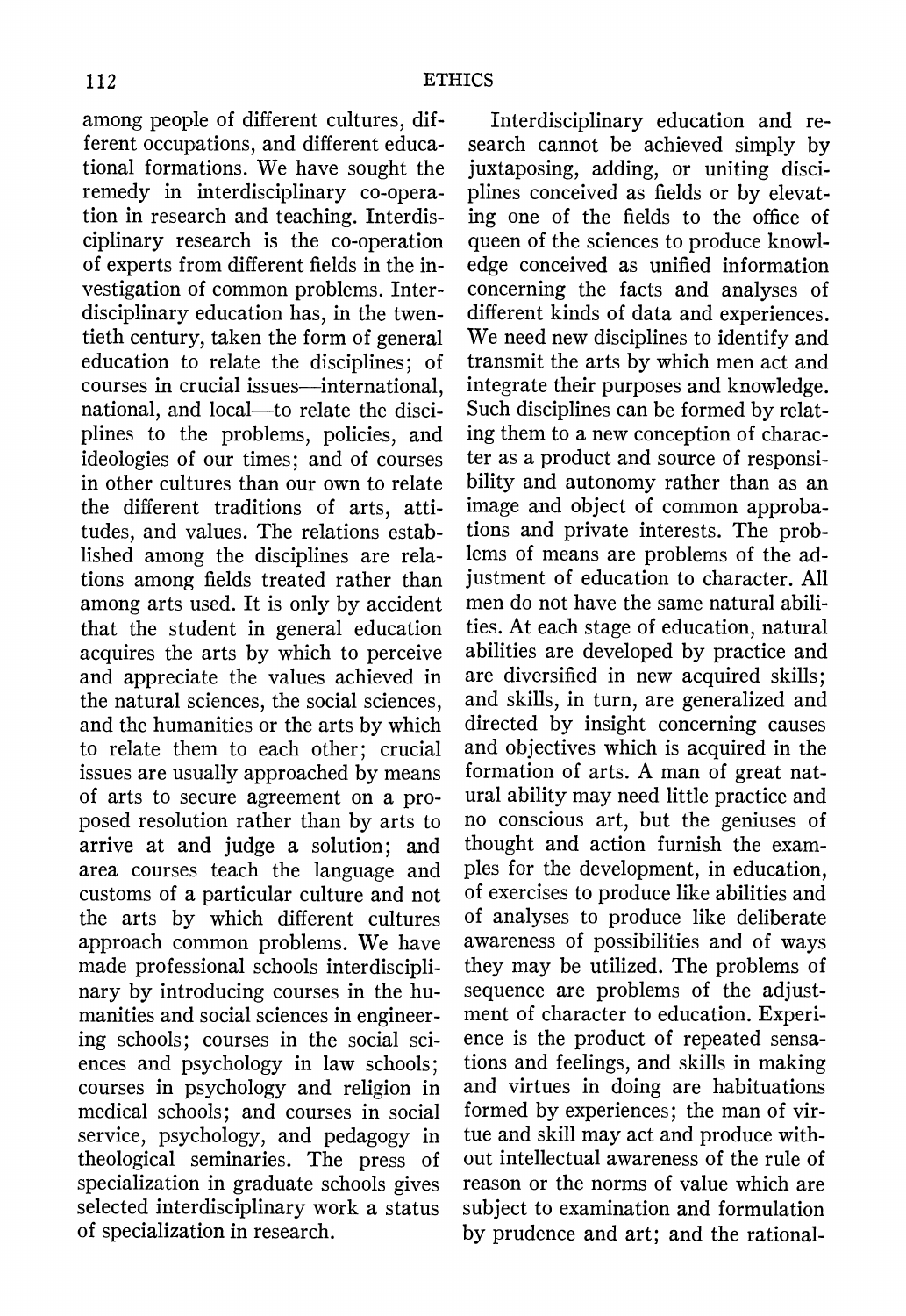**ity and purposiveness of prudence and art have foundations in scientific knowledge and moral and aesthetic values which need not be mastered by the man of art or prudence.** 

**The relation between reason and action is ambiguous and generates a series of basic philosophic distinctions which have dogged education even in its least philosophical modes and phases-distinctions of thoughts or statements or actions and things (what is believed or said to be the case and what in fact is the case, what is undertaken and what is done, what is conceived and what is known, what is asserted and what is meant, what causes action and what is sought in action), and distinctions of fact and value (what is and what ought to be, what is known and what is decided, what is approved and what is done). The same ambiguities are present in "right action" and "rational action." An action is right if it is well adapted to the circumstances, resources, needs, and purposes of the agent, that is, if it is well done; an action is right if it improves the circumstances, realizes the potentialities of available materials, orders needs, and develops the abilities and interests of the agent, that is, if the end achieved is good. All actions, even erratic and neurotic actions, are reasonable, since they have discoverable causes of which the agent is frequently explicitly conscious. An action is rational when it is well adjusted to the character of a person and his purposes under the circumstances; an action is rational when the reasons for the action and the values achieved by it have been examined and judged. Good skills and good habits may be badly used, but they have the rightness and rationality of actions well performed; and such actions are put to good uses when they conform to rules of reason and norms of**  **rightness which need not be reviewed in each action or by each agent. Education for character is the formation of moral virtues and technical skills adapted to the rational and the right by prudence and art; it is also the formation of intellectual virtues to relate what passes for prudence and art to values and reality and to judge and justify their pertinence to what is the case and to what is desirable. The first treats problems of means which must be faced at all stages of education. The second treats problems of sequence in which general education to produce the virtues and skills needed by all men is distinguished from higher education to produce some men competent to apply science and wisdom to the judgment of what is accepted as true and valuable.** 

**Arts and disciplines were at various times in the past closely related to the formation of character and to the judgment of character by virtues and abilities. We have made some advances in the formation of new disciplines to serve that purpose today, but the change is impeded by conceptions of character and of arts and disciplines which make it difficult to relate problems of personality to problems of learning. Experiments in general education have been based on a conception of the liberal arts which we have inherited from the Renaissance, when the term "fine arts" or "beaux arts" was used to differentiate the subject matter of the humanities and when the study of literatures was provided with systematic methods in the "ars critica." The development of the natural sciences made liberal arts colleges schools of arts and sciences. Much of what passes for general education merely brings together fragments of the fields of the humanities, the physical sciences, the biological sciences, and the social sciences, and it**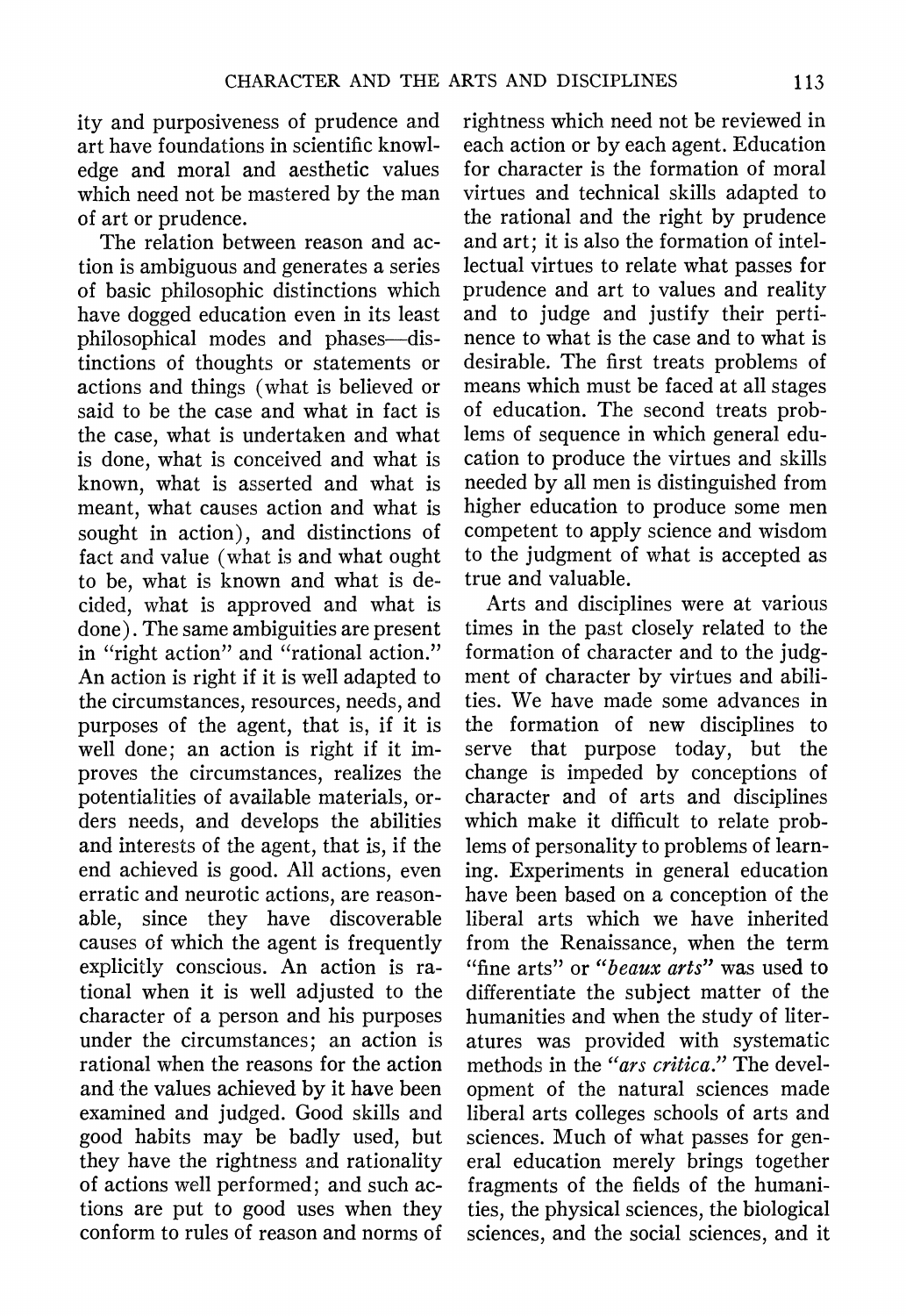**preserves the distinction of science and art in a stultifying separation of knowledge of facts and knowledge of values. Some remnants of the medieval liberal arts are occasionally used to isolate the arts employed to unify each of the fragments and to relate them to each other, but they also serve to perpetuate the medieval distinction between the arts of words and the arts of things.** 

**The arts which are used most effectively in examining contemporary problems and in making decisions about them are those which relate facts and values, words and things. The formation of disciplines to train men in those arts is hampered by two diremptions in our customary use of disciplines as fields and disciplines as arts. We continue to make the distinction between intellectual judgments and aesthetic judgments a sharp separation: the statement of facts depends on a cognitive use of language; the statement of values involves an emotive use. We continue to make the distinction between laws and facts, lawlike statements and factual descriptions, into a like separation of disparate realms: words have connotations and meanings as well as denotations and references, and universal statements are judged by examining the words or symbols in which they are expressed (frequently making their certainty the expression of a tautology), while particular statements are judged by their empirical warrant. We must forget the radical separation of verbalisms and pragmatisms in the Roman arts, which were continued in the separate spiritual verbalisms and pragmatisms of the medieval arts, in order to penetrate to the relations of words and things; and we must abandon the similar segregations of humanisms and scientisms in the Renaissance arts, in order to perceive** 

**and appreciate facts and values. The recognition of the most particular and least disputable fact depends on generalizations of experience and knowledge which make it possible for us to perceive and judge it as a fact; the most abstract and formal statement or symbolic arrangement has a factual character and derivation which makes it possible for us to appreciate it as a concrete structure and interpret it in possible definite meanings and particular applications. What is, is not what ought to be, but any selection and statement of what is depends on value judgments concerning it as it is and contains indications of what it may become; and any recognition of values in preference and appreciation depends on facts of subject and object-on facts of taste and judgment and on facts about what is or about the possibility of changing it.** 

**The new disciplines should be arts by which acceptance or statement of facts is related to the structures of thought and statement by which they are known or discovered, and by which perception or judgment of values is related to actualities in which they inhere or to possibilities by which they may be made actual. Some indication of their character can be derived by considering them as connections between disciplines considered as fields and as extensions of disciplines considered as arts. If the arts of facts and values, of words and things, are combined in interdisciplinary assimilation of what have traditionally been distinct fields and distinct arts, four arts may be distinguished.** 

**General education should include the art of interpreting facts and statements. Known facts are recorded facts, and facts are recorded in all the disciplines. The art of recovering and interpreting known facts extends to the facts re-**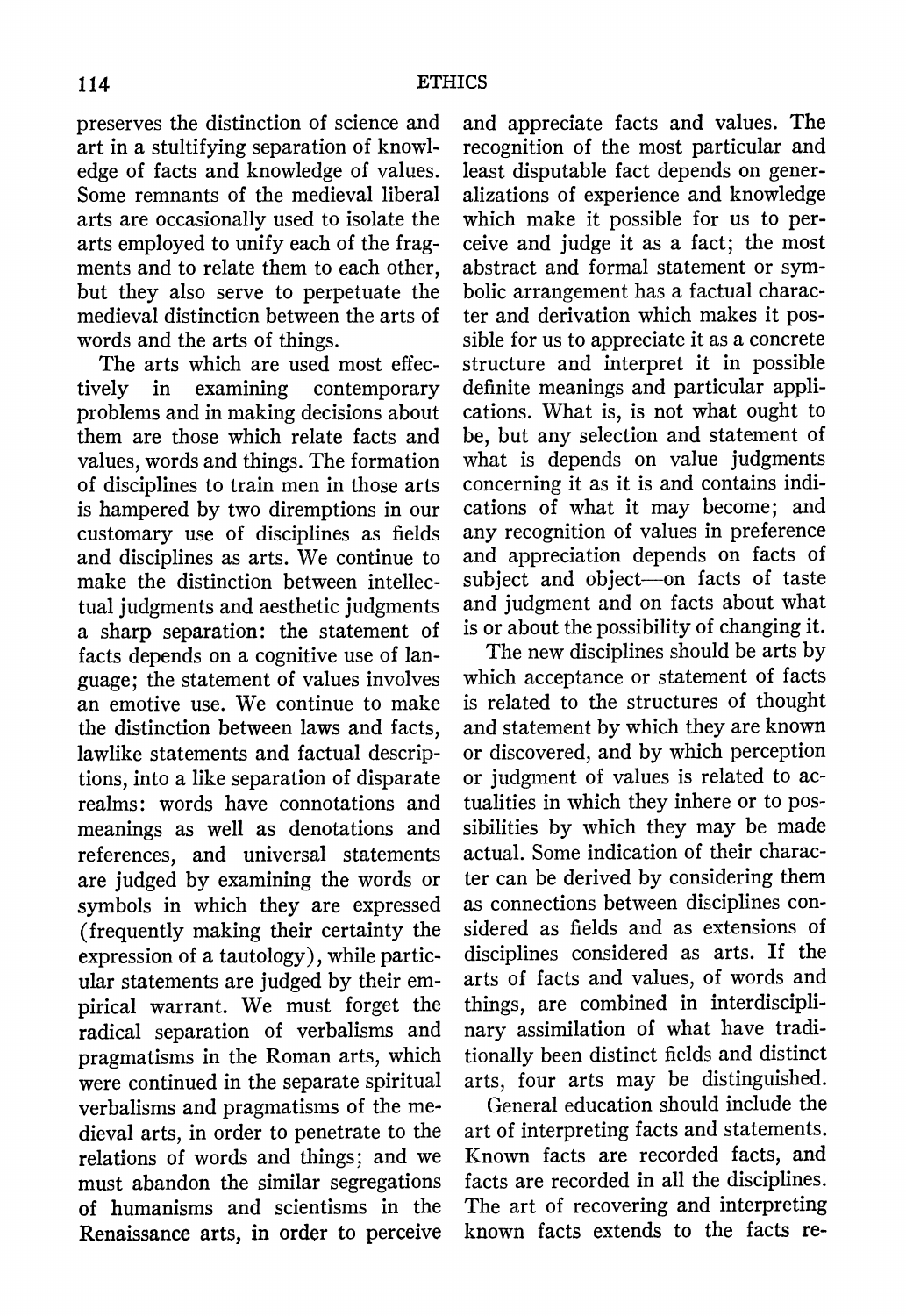**corded in history, presented in literature, and established in science and, from them, to the facts encountered in experience and interpreted in the light of known historical, artistic, or scientific facts. The structure and meaning of facts are the structure and meaning of truth. To be able to explore what is known is to be able to appreciate and judge tradition and to use it in knowledge, action, and aesthetic judgment. Changing applications of factual statements and changing meanings of true statements transform statements and facts into questions and problems. The interpretation of fiction and drama depends on facts and raises questions: interpretation of facts about Hamlet makes possible the appreciation of a play and raises questions that extend to other forms of aesthetic appreciation and to practical and theoretic inquiry; the facts which an audience recovers with Oedipus while following the plot of a tragedy raise questions which psychology examines with respect to all men; the device of the wooden horse and the adventures of Don Quixote raise questions of aesthetics, political strategy, and social and individual morality. In like fashion, the interpretation of men and peoples discloses facts and raises questions about the nature and interaction of individuals and society, human consensus and natural law; and the interpretation of things and processes discloses facts and raises questions about parts and kinds, actions and reactions. The structure of facts is a structure of consistency and coherence; even random occurrences have an order of probability, and the surprises of a hazardous world are consequences of the expectations of an orderly world.** 

**The study of known facts should yield insight into a rich diversity of** 

**facts and into the congruences and homogeneities of their multiplex interrelations. It is an art of interpretation and recovery not unrelated to what the art of grammar was when it was the art of interpreting texts and uncovering the meanings and values they express. The new liberal art is a study of questions raised in the interpretation not only of literary texts and scriptures but also of scientific texts, of statements of policy, law, and custom, and of historical records, and in the interpretation of the facts stated and meant as well as the significances of language and the connections of thought. It is acquired by practice of an art of recovering facts in experience as well as of an art of seeing the import of statements in narratives, expositions, or arguments. Its subject matter is any factual statement or stated fact. It is the art of recovery.** 

**The art of knowing and interpreting facts and statements should be supplemented by an art of discovery and invention. The study of known facts remains within the bounded region of what men have accomplished. Intimations of the existence and influence of unknown facts beyond the frontiers of knowledge are conveyed by problems and incoherences encountered in accepted facts and accepted modes of procedure. Interest in creativity has recently led to experiments in the arts of discovery and invention in education. Like the art of understanding and interpreting facts already attested, the art of discovering and creating new facts depends on constituting structures by means of which facts in turn are constituted. The structure of interpretation is a structure of coherent meanings and consistent facts in which lines of implication and sequence may be detected or constructed; the structure**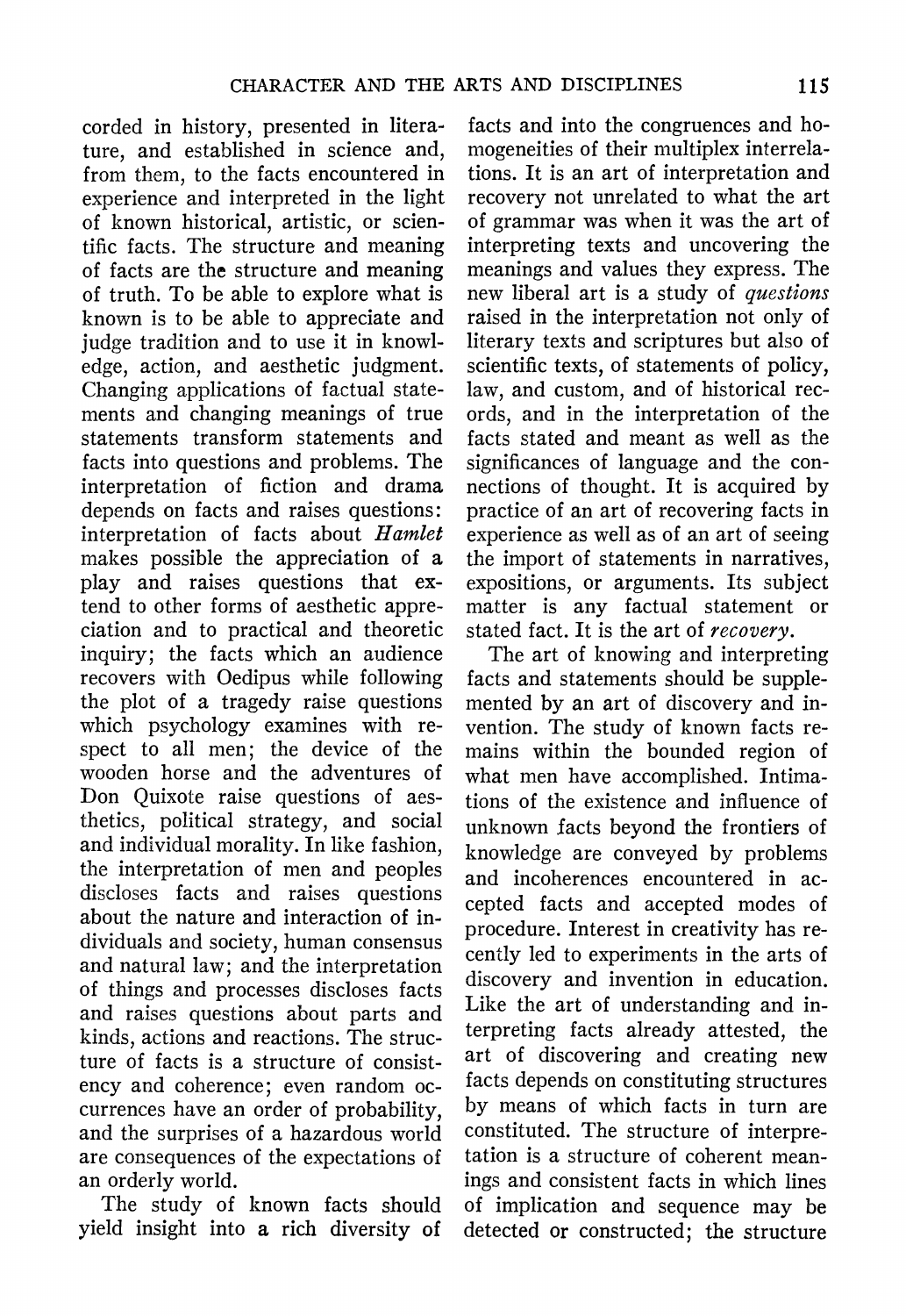**of invention is an interpreted structure in which incoherences and contradictions indicate the need for new facts or for reinterpretation of unquestioned meanings and undoubted facts. Facts and statements have internal as well as external structures, and new facts are constituted by modifying the elements of old facts or by introducing new elements in combination with familiar elements. The elements of facts and statements are terms and concepts. Basic ideas have undergone a long history of change in each of the disciplines considered as fields, and many of them have moved from one discipline to another, adapting old meanings to new applications in which they get new meanings. Motion, matter, and infinity, organism, function, and life, constitution, law, and freedom, beauty, imagination, and expression have changed their meanings again and again in innovations and discoveries. Reconstituted as new elements, they have also contributed to innovations by making perception of new facts possible and communication about them intelligible.** 

**The study of the elements of facts should yield insight into the nature of unknown facts and provide practice in the arts by which they are investigated and made known. It is an art of selection and discovery not unrelated to what rhetoric was when it included a basic art expounded in treatises called "De Inventione." Concepts and terms have fixed meanings. Changing meanings transform concepts and terms into "places" or "topics." Ancient rhetoric used "common places" as "seats of invention or discovery"; Francis Bacon reoriented "places" from search for forms of statement to inquiry into matters stated: He criticized "common places" which yield words and argu-**

**ments and used "proper places" for the discovery of things and arts and for the advancement of knowledge. The new liberal art is a study of topics or places which lead to innovations in each of the disciplines as subject matters and in the common matters which make possible the transition of concepts and terms from discipline to discipline; it is acquired by practice of arts of discovery which uncover new facts by the heterogeneous combination of concepts and terms. Its subject matter is any term which is ambiguous or subject to dispute in a statement of fact. It is the art of discovery.** 

**The arts of known facts and of unknown facts make use of structures. It is impossible to state or recover a fact in isolation from other statements or facts, and it is impossible to invent or select a concept, term, or element without presenting it as a constituent part of a statement or a fact. The art of recognizing and of making structures is the art of using connections for action, art, and inquiry. There are sequences and consequences in each of the disciplines considered as fields, and there are sequences and consequences which relate fields to each other. Consequences and sequences have literal and fixed orders in any particular statement or concrete application of them, but the orders they state or establish are themes which take on fixed meanings adapted to the facts stated and ordered. The innumerable plots and heroes of drama and fiction are variations on a finite number of themes of human action and suffering; the innumerable associations formed by men and the innumerable men determined by actions and associations are variations on a finite number of themes explored in theories of the relation of individual and society; and**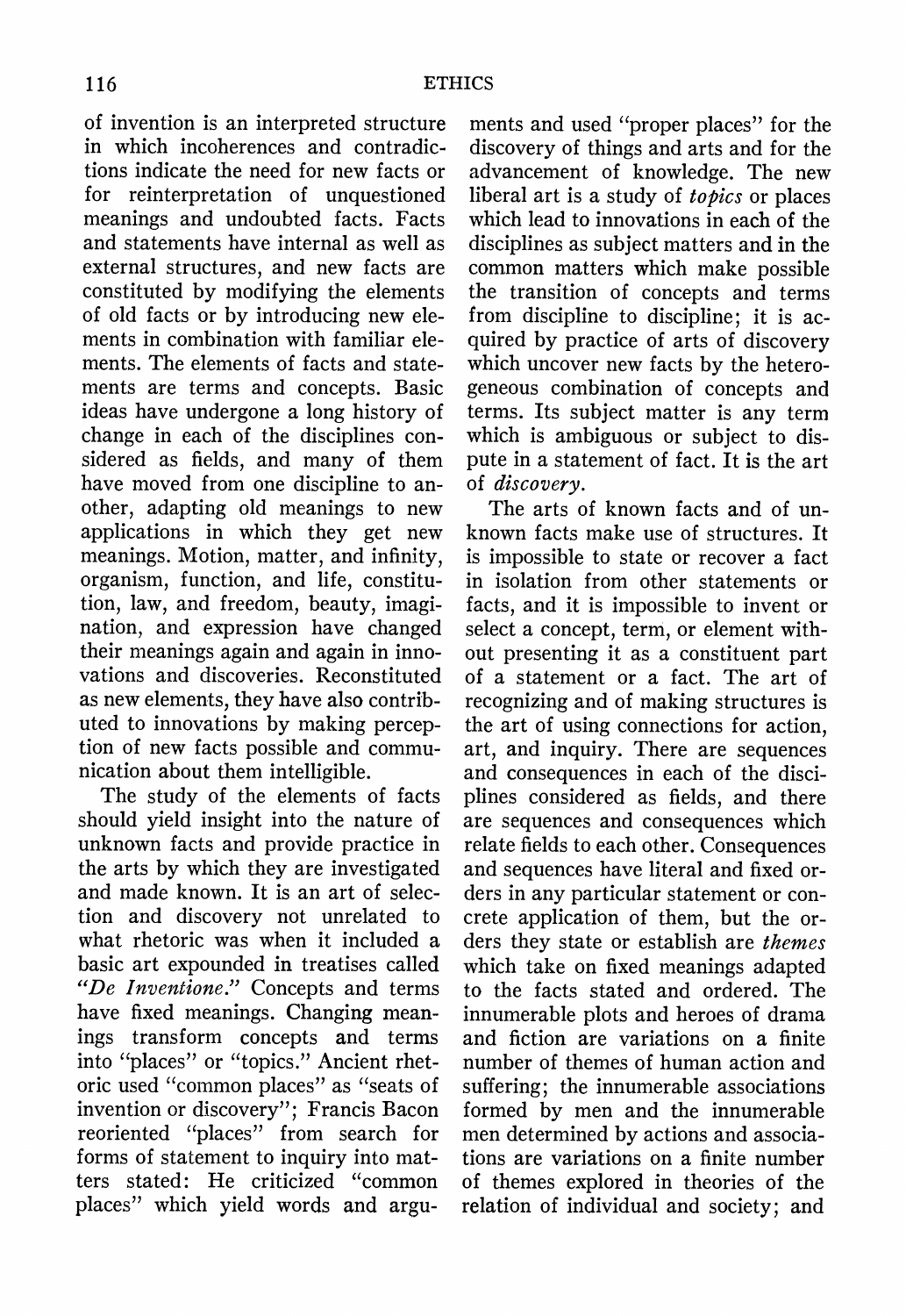**the innumerable motions initiated, transmitted, and altered are variations on a finite number of themes of matter and motion elaborated in inquiries into laws of motion. The sequences and consequences examined by any of the disciplines as arts may be found in any**  field; and any document-a poem, a **judicial decision, or a scientific treatise may be read as an instance of connections revealed by literary, social, or scientific methods.** 

**The study of connections should yield insight into sequences of thought, action, and process, and practice in the arts by which they are used in thinking, doing, and making. It is an art of method and presentation not unrelated to what was once called the art of discourse, ars disserendi. It is a new liberal art when it is applied to themes to relate different discourses-discursus**  or "runnings about"-in words, in **thoughts, and in things to each other by examining their formulation in poetical, rhetorical, and logical sequences. Its subject matter is any sequential or compendent whole ordered by methods of arranging, doing, inquiring, or knowing. It is the art of presentation.** 

**The art of forming structures is ordered not only to facts and to the arts used to interpret and discover facts but also to principles and to the arts used to give structures objective foundations and ideal values. Action, art, and knowledge are organized according to principles, as are the parts and processes of any encompassing and organic whole. The system of any discipline orders the subsystems proper to the field, and it may be used to organize other disciplines considered as fields and to orient other disciplines considered as arts. The art of judging and establishing the authority or warrant from which con-**

**sequences are traced and on which their validity and value depend is an art of relating sequences of thought, statements, and things by connections of ideas, words, and facts disclosed and tested in narrative and exposition or in inquiry and proof. It is the art of finding principles in reality and in values for methodologized orderings of recovered and discovered facts. Warranty is never absolute; it is a structure of structures. In antiquity, metaphysics was called an "architectonic science" because it treated and established the principles of all sciences, theoretic, practical, and productive. Politics was a like architectonic science because the institutions and customs of states determine the activities and the permissible modes and available materials of activity to be pursued by its members, including activities in the arts and sciences. Poetics, or the science of production, was likewise an architectonic science because sciences and social and political institutions, like art objects and instruments of production, are products of arts. Principles are used reflexively on each other and are transformed from principles to consequences by changing the science used as architectonic: The philosophy of science examines the organization of the sciences, including psychology and sociology; psychology accounts for attitudes and doctrines, including those of philosophers and sociologists; the sociology of knowledge sets forth the structures of experience and expectation which determine beliefs and conclusions, including those of philosophy and psychology.** 

**The study of systems and of transformations of systems of knowledge, action, and art should yield insight into the nature and uses of principles and into the art of establishing principles,**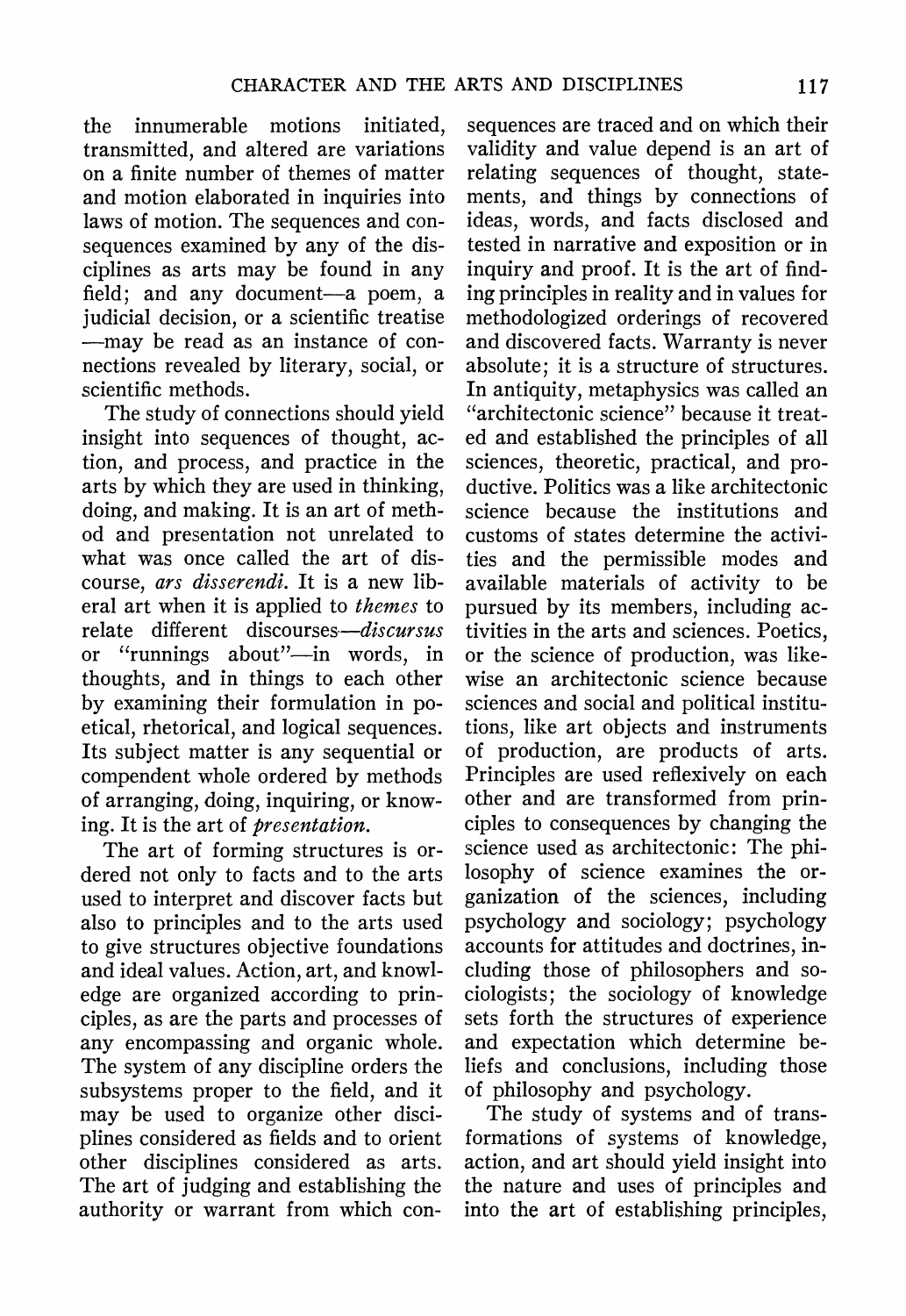**combining them into fruitful sets, transforming them under the influence of other principles, and detecting and stating them as causes, consensus, and paradoxes. It is the art by which interdisciplinary connections are established among the disciplines considered as subject matters and the art by which hierarchical connections are established among the disciplines considered as arts. It is an art of principles and systematization not unrelated to the arts of analytics, dialectics, and sophistics. It is a new liberal art when its subject matter is extended to all-inclusive organizations of things, actions, and knowledge and to the principles on which they are established. It is the art of systematization.** 

**The problems of means are the same at all stages of education. Higher education, like any other stage of education, should be liberal education, and it should affect character by inculcating arts of recovery, discovery, presentation, and systematization appropriate to the abilities and interests of the person and his prior formation and education. Problems of sequence distinguish higher education from general education. General education is a prerequisite to higher education in the sense that the arts acquired in general education are used in the more determinate fields and specialized arts of higher education. Higher education is the basis of general education in the sense that the arts of general education and the selections of elements, the interpretations of facts, the methods of connections, and the systematizations of principles are derived from the arts and from the fields of the specialized disciplines of higher education. The problems of education for character in higher education are different from** 

**those of general education. Nonetheless, many of the problems of the relation of the arts of general education to the formation of character result from unsolved problems of higher education.** 

**General education should produce some acquaintance with and interest in all arts and subject matters to relate all men in diversified communities and to differentiate men by giving each man an integrated individual character. The arts and disciplines of general education, to be effective, must have objectivity and purposiveness. The grounds and ends of general education in secondary schools, colleges, and adult education are determined and justified by higher education which uncovers and establishes accepted principles of reality and value and produces the exemplars and teachers of general education. Reality and values tend to be separated from each other and to be assigned to narrow, mutually exclusive fields and to special unrelated arts in higher education. The tendency in general education to repair the dichotomy of words and things by treating facts in structures and to deny the dichotomy of facts and values by treating possibilities in actualities is hindered by the separation of problems of character and learning in higher education. If higher education is designed to develop competence in particular fields, even if the fields of scientific inquiry and those of moral and aesthetic judgment are conceived to be distinct, competence in every profession and in each field of science, social science, and the humanities is made to consist in mastery of the facts and of the methods of treating the problems of the field; the problems of attitude and purpose, taste and morality, feeling and will, adjustment and autonomy are separated from the problems of cogni-**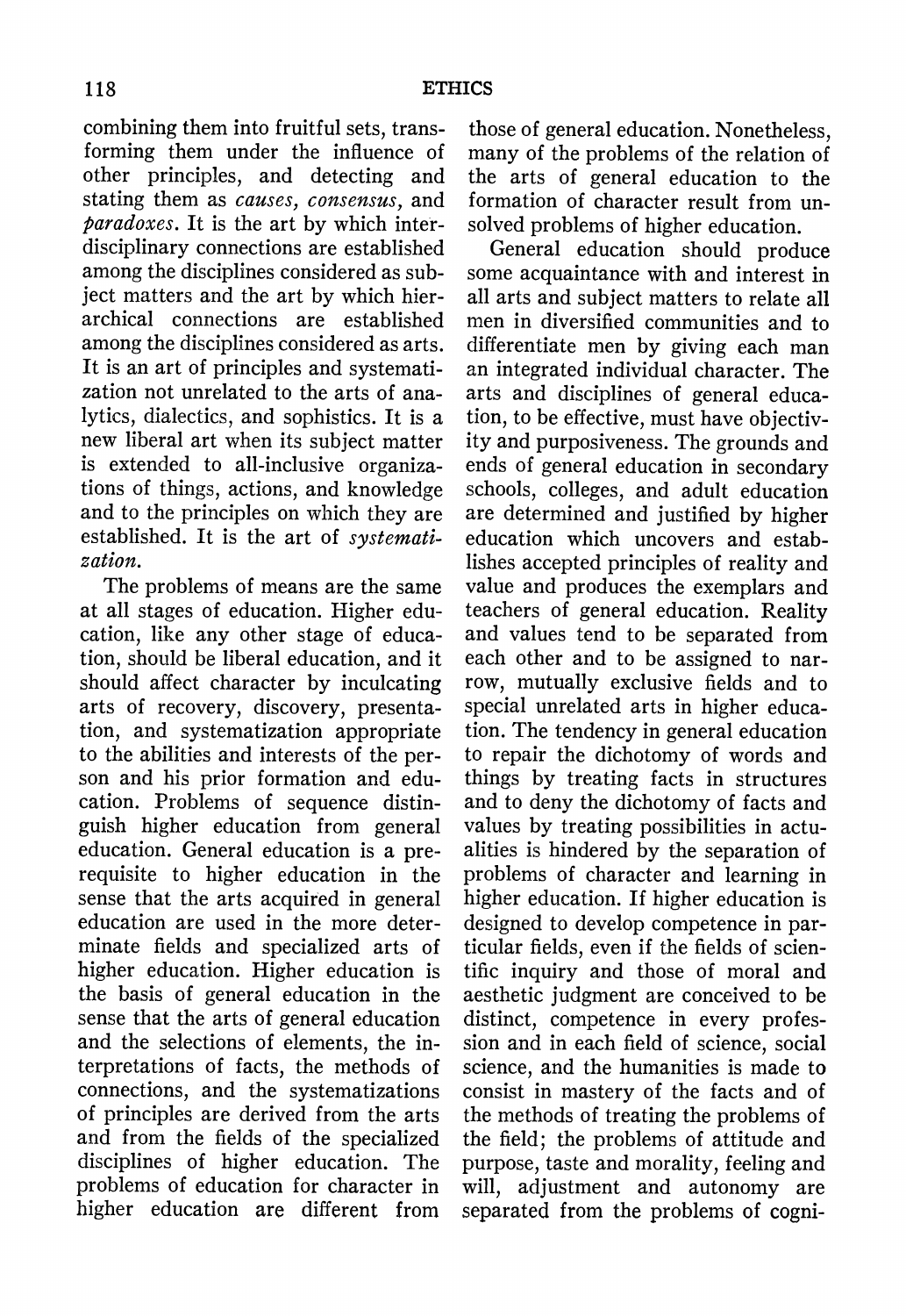**tion and objective knowledge. Education then is thought to have become primarily intellectual and in need of reform to provide interest and motivation and to take into account the whole man, and the rational processes developed in such education have no direct relation to action or appreciation, responsibility or taste.** 

**Yet the relation of education to character is clearer in higher education than in general education. In general education, comprehensive arts and inclusive disciplines are acquired for the formation of individual character. In higher education, specialized arts and competence in particular fields are inseparable from character traits essential to mastery of the arts and use of the competences employed in them. The specialized arts and disciplines of higher education are not defined solely by the subject matters on which they are employed: they are arts and disciplines only if they arouse interest and purpose, judgment and insight. They are a development of the self in relation to others by means of knowledge adapted to circumstances. Higher education develops kinds of character adapted to disciplines considered as fields and formed by disciplines considered as arts. They are subject, like other species or kinds, to generic descriptions which are particularized by application to particular matters and by specification in particular functions. Acquisition of the art of recovery in a particular field produces a receptive man, sensitive to known facts and consistencies and conservative with established knowledge and values; acquisition of the art of discovery produces a curious man, resistant to the pressures of acceptance and conformity and tolerant of incongruities and inconsistencies which open** 

**up possibilities of spontaneous self-initiation and innovation; acquisition of the art of presentation produces an open-minded man, imaginative in perceiving and forming connections; acquisition of the art of systematization produces a purposive man, reflective concerning possible orders of knowledge, action, and judgment and concerning the transformations of organizing principles and of the hierarchies of their systematic consequences. Higher education should form men who have acquired all these arts and unite them in an integrated character which is dynamic and self-assured in applying these arts within a special field and in extending them to relate knowledge and progress in that field to other men and their formation and to other problems and their resolution. The arts relative to character are disciplines formative of character. They are distinct from the arts of science when the latter are limited to applying laws and law-like statements to processes and occurrences; and they are distinct from the arts of semantics when the latter are limited to analyzing the meanings and applications of words. The arts of character are oriented to the intentions and purposes, problems and aspirations, of individual men: They are skeptical and resistant-as well as responsive-to established facts and new facts and are perceptive and productive of actual values and possible values.** 

**Disciplined sensitivity is an acquired art which transforms undifferentiated immediate experience into awareness of certifiable and interpretable facts. Competence in any field depends on mastery of the relevant facts, but knowledge acquired as factual information tends to make facts fixed, hard, and irresistible and to make interpretations frozen**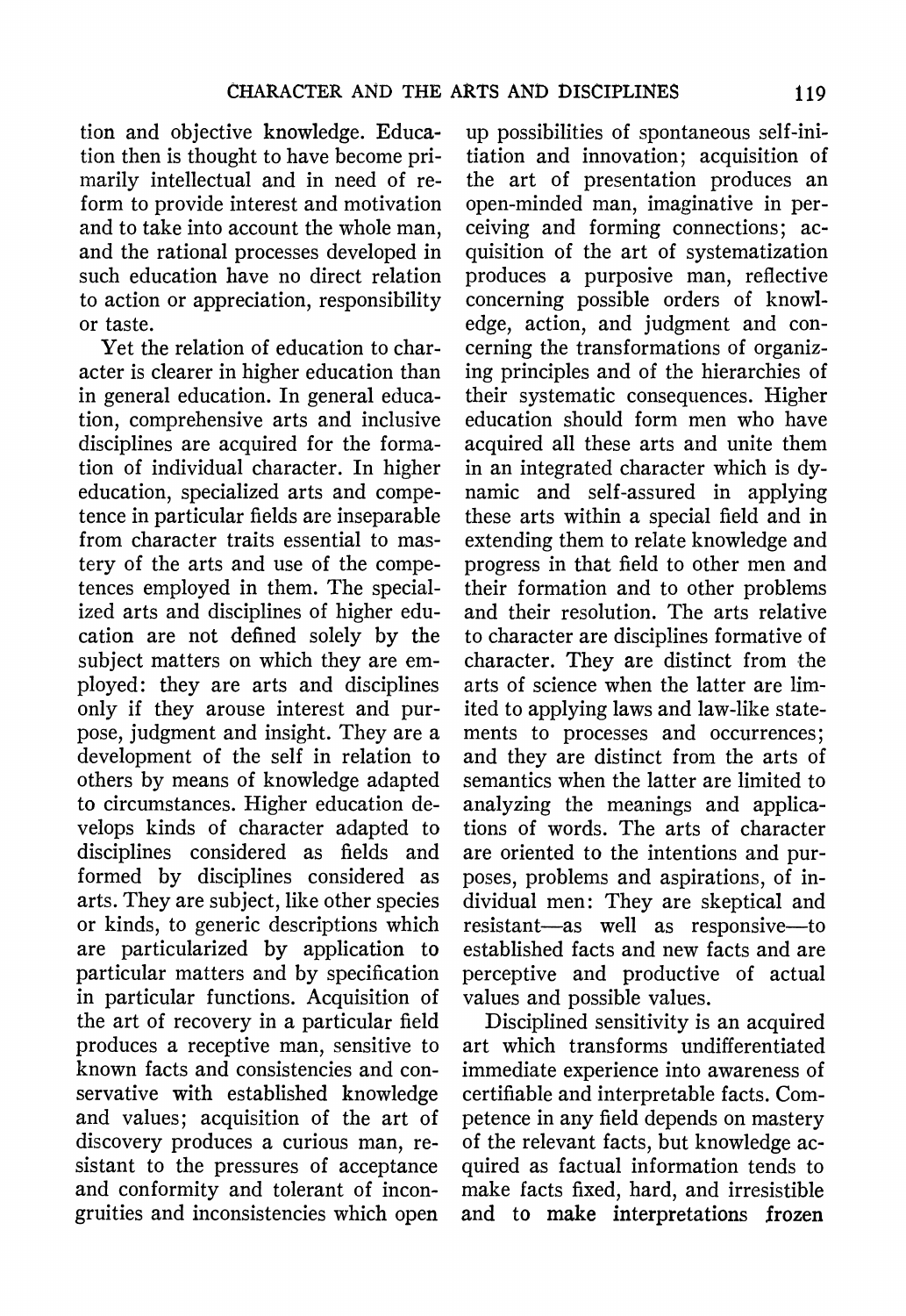**presentations of facts as pertinent or irrelevant or fictive. Facts are not encountered ready-made in experience. They are made, as their name implies, and their making depends on structures of knowledge, action, and art from which they derive their being and interpretation. Facts are discredited or made credible by changes in the structures in which they are perceived and stated. It is easy to show that an alleged fact is imaginary or fictive by interpreting it in a structure of coherence different from the one in which it is stated. Discredited facts are either abandoned or reinterpreted. It is easy to extend a structure of interpreted facts to more like facts. Accredited facts are either static tabulations or dynamic steps to new interpretations in which the initial facts are modified or discredited. The most successful interdisciplinary research and teaching are based on relating the facts of one discipline to the facts of other disciplines. Interdisciplinary juxtaposition of fields needs to be supplemented by more attention to the art of interpretation by which those relations are established and given meaning.** 

**The development of sensitivity in higher education in the professions and in the arts and sciences depends on breaking the tyranny of fixed accepted facts reified as independent entities. There is a vast multiplicity of facts in any field and a vast number of interpretations of them as facts. To know more facts is to practice the art of interpretation more broadly. It is to raise questions of fact and interpretation. The coherent facts of a discipline are not a catechism of truths to be learned and repeated: they are products of a structure of tried hypotheses which open up factual relations in the context**  **of other structures which yield facts which at first seem irrelevant or dubious. The art of interpretation is used to make some irrelevant facts relevant and some dubious facts divergent aspects of relevant facts. Disciplined sensitivity is acquired by knowledge of more facts and use of more interpretations. It extends without need of extraneous disciplines from the problems of a particular field to the problems of communities and other people and to their facts and sensitivities.** 

**Disciplined originality is an acquired art which abandons or modifies accepted certainties and interpretations when they become involved in inconsistencies and present problems. Contradictions may be removed by reinterpreting the facts, or they may be removed by abandoning them and re-examining the structure of concepts by which they are constituted facts. Every discipline has its basic categories which are employed without question and which seem to be fixed in the nature of the subject matter and to be so immediately discernible that departures from them are recognized to be category mistakes detected and corrected by inspection and intuition. Categories are multiplied into the numerous elementary terms and concepts which take their place when the priority of a finite set of categories is challenged. They yield to topics or places in the art of invention when the interpretation of inconsistencies in facts suggests the need for new facts and for the invention of new categories to constitute them. The discoveries which laid the foundations of modern mechanics depended on the transformation of concepts and categories. "Motion," together with "rest," are categories in Plato's analysis of being and becoming; "motion" is a**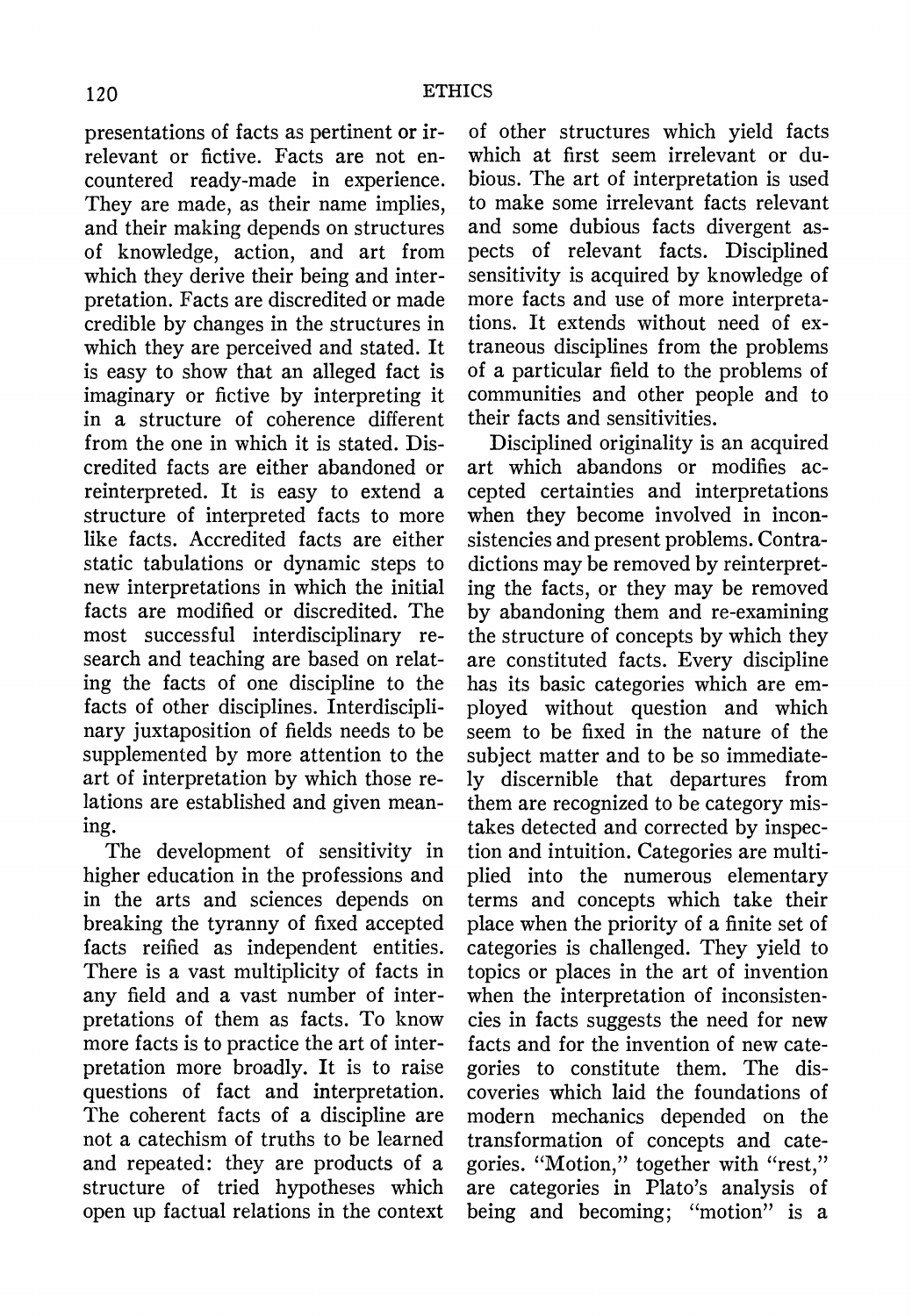**basic concept and a subject matter in Aristotle's physics, defined in terms of matter, form, and privation and classified into kinds by use of the categories of substance, quality, quantity, and place; the inconsistencies and problems found in the Aristotelian concept of motion by Greek commentators in the third to sixth centuries, by Latin commentators in the fourteenth century, and by Galileo in the seventeenth century led to discussion not of a single concept but of a "topic" which made transition possible from concept to concept; Galileo limited his analysis to local motion which he defined in terms of time and space; similar topics made possible transitions in concepts from weight, to mass, to matter, and from power, to force, to energy. The structures of defined elements of facts and statements are themselves facts ordered coherently and consistently; undefined elements provide the continuity among changing facts and concepts, and their efficacy for innovation derives from their inconsistency and incongruity with established structures and expectations. The art of invention is used to discover new facts by selecting new elements or newly defined elements from which to construct them. Disciplined originality is acquired by knowledge of topics which are the source of new elements and new concepts in a given field and by practice in the art of selection which makes possible the combination of elements in new meaningful facts and interpretations. Originality acquired in creative selection in a particular field emphasizes the intellectual aspect of character traits adapted to creative innovations in the contradictions of practical action and the inconsistencies of cultural values.** 

**Disciplined coherency is an acquired** 

**art to follow or establish connections of things or of discourse. It explores and creates the structures within which disciplined sensitivity detects and interprets facts. Facts are encountered in sequences of occurrences and are understood and stated in consequences of thought and discourse. Disciplined sensitivity is an ability to interpret and present; disciplined coherency is an ability to trace paths across structures of fact and to relate presentations methodically. It is not limited to the ability to recognize the adequacy and validity of a particular sequence or account or proof; it includes the imaginative ability to place presentations in different sequences and to recognize the "themes" which are set forth in different accounts as different connections of the same or different facts. "Freedom," thus, is employed in the acquisition of knowledge, the performance of actions, and the creation of art; it is a fact of knowing, willing, and feeling; it is analyzed in relation to the nature of man, knowledge of the good, the use of power, and deliberative choice. Disciplined coherency is used to trace the consequences of any thesis in narrative, description, inquiry, and proof; it is used to move from thesis to thesis and from method to method by treating different accounts as variations of a theme. Disciplined sensitivity answers questions by recognizing facts; disciplined coherency elaborates themes to account for facts by connections or reasons among facts. The art of presentation is used to set forth and analyze sequences and consequences. Disciplined coherency is acquired by knowledge of the themes which establish connections in a given field and by practice in the art of presentation which uses methods to establish theses by definition and hypothesis**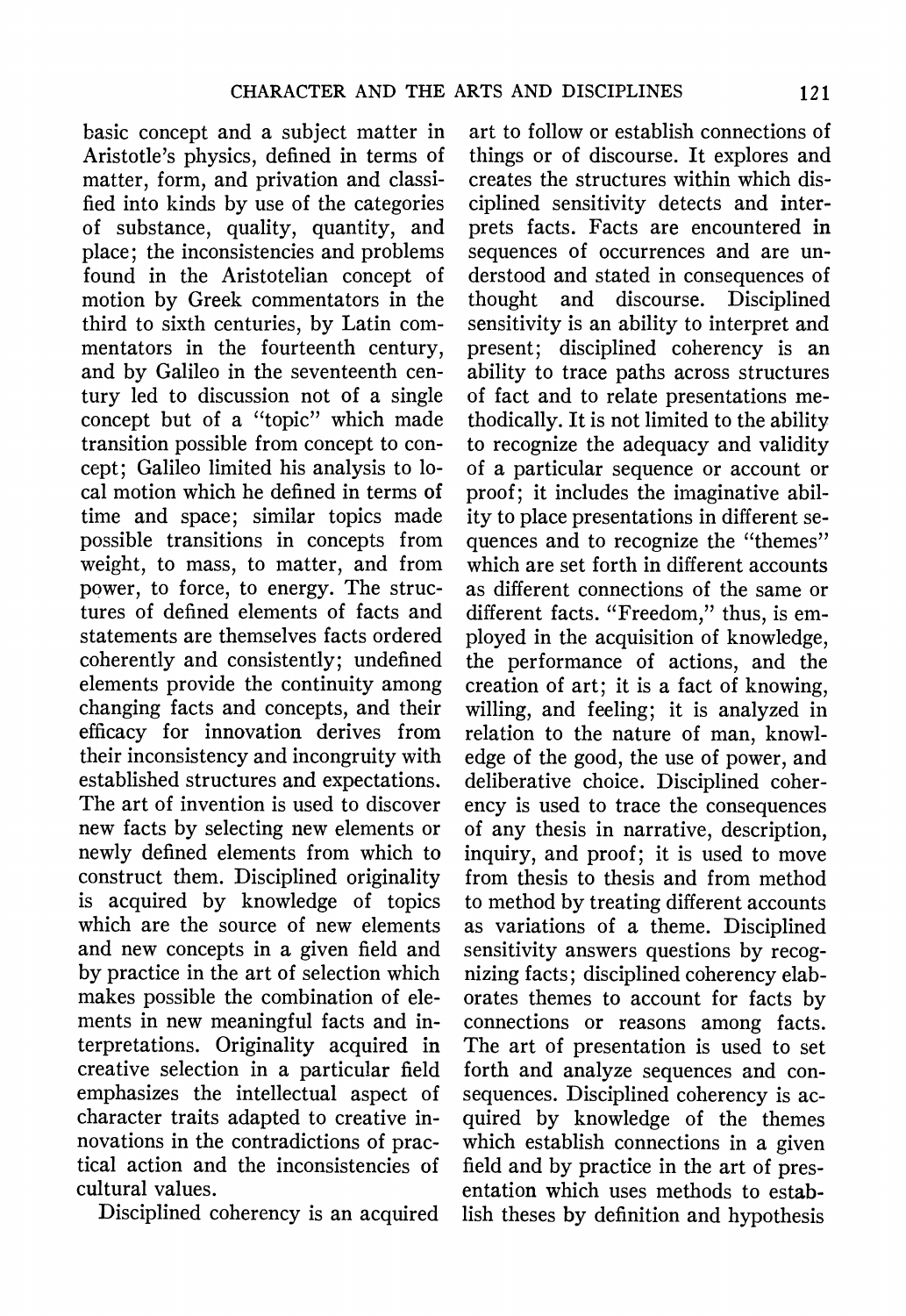**and to build the variant connections which particularize a theme. Disciplined coherency acquired in treating the connections of a particular field makes use of methods which extend its technical themes to connections which involve other men and the problems of life and action.** 

**Disciplined purposiveness is an acquired art to establish principles of order among the structures of interpretation, discovery, and presentation. It seeks criteria and norms for the accepted, the novel, and the connected, in principles which provide warrant of their objectivity and justification of their values. It is not an art limited to the subjective purposes of man, nor does it depend on hypostasizing purposes in a teleological universe. It does not make commitments to matter or mind, accident or design, since it is the art used in controversies about them. It is committed only to the conviction that the connections of subject matters can be stated accurately and adequately in connections of discourse and that the connections established by methodological inquiry and well-grounded proof can be tested by sequences of events observed or experimentally controlled. Disciplined purposiveness seeks the causes of the sequences traced by disciplined coherency, and it transforms the structure of known sequences by relating them to causes which condition the operation of their proper causes. We do not think, or act, or judge according to principles ordered in a strictly determined set. The principles according to which we proceed when our thoughts, actions, and judgments are orderly can be detected and stated, but disciplined purposiveness is needed to disclose the effect of other principles on the principles we explicitly acknowledge and the** 

**transformations of principles which result when the diverse subject matters are "reduced" to that of one discipline in the organization of knowledge and when the arts of one discipline are used to hierarchize all arts in the sequential use of arts. The literal principles in particular fields are related to each other in paradoxes which state the principles of architectonic sciences. When the principles of the dynamics of point-particles were extended to other motions, they yielded the paradoxical principles of thermodynamics, of electrodynamics, and of the dynamics of the motion of light; and in further extension they yielded the paradoxical principles of relativity physics and quantum mechanics which order the motion, energy, and matter of the cosmos and of its least particles. The art of systematization is used to give ordered sequences of facts objective foundations and intelligible values. Disciplined purposiveness is acquired by knowledge of the paradoxes from which the principles of knowledge, action, and art are derived in a given field (which in turn are instances of the paradox that knowing, doing, and making may each be used as a principle to account for the others) and by practice of the art of systematization by which principles are related to each other by more inclusive principles from which they derive their application to things and their pertinence to ends. Disciplined purposiveness is adapted to the extension to any principle, and it is adapted to the principles of a particular discipline only by systematizing that discipline in other architectonic sciences.** 

**Teaching for character in higher education does not depend on the addition of new arts and disciplines to those proper to higher education. It does de-**